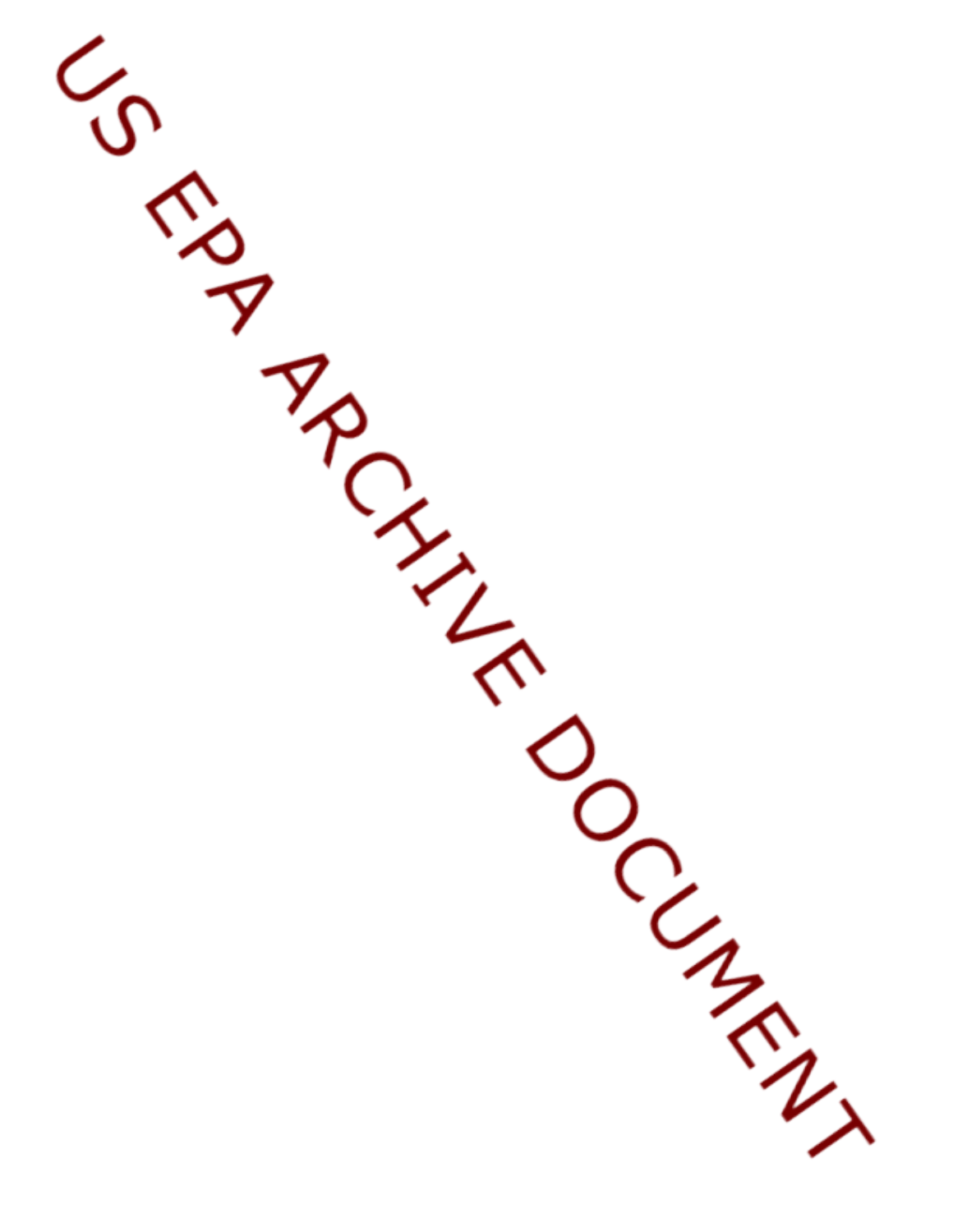

# **ETV Joint Verification Statement**

| TECHNOLOGY TYPE: ON-LINE TURBIDIMETER               |                                                                     |                              |                              |
|-----------------------------------------------------|---------------------------------------------------------------------|------------------------------|------------------------------|
| <b>APPLICATION:</b>                                 | <b>MEASURING LOW TURBIDITY LEVELS</b>                               |                              |                              |
| <b>TECHNOLOGY NAME: TST-SC On-Line Turbidimeter</b> |                                                                     |                              |                              |
| <b>COMPANY:</b>                                     | <b>Monitek Technologies, Inc.</b>                                   |                              |                              |
| <b>ADDRESS:</b>                                     | 2021 Los Positos Court<br>Suite 145                                 | <b>PHONE:</b><br><b>FAX:</b> | 925-243-0050<br>925-243-0051 |
| <b>WEB SITE:</b><br>$E\text{-}{M}\text{A}IL:$       | Livermore, California 94550<br>www.monitek.com<br>sales@monitek.com |                              |                              |

The U.S. Environmental Protection Agency (EPA) has created the Environmental Technology Verification (ETV) Program to facilitate the deployment of innovative or improved environmental technologies through performance verification and dissemination of information. The goal of the ETV Program is to further environmental protection by substantially accelerating the acceptance and use of improved and cost-effective technologies. ETV seeks to achieve this goal by providing high quality, peer-reviewed data on technology performance to those involved in the design, distribution, financing, permitting, purchase, and use of environmental technologies.

ETV works in partnership with recognized standards and testing organizations; stakeholder groups which consist of buyers, vendor organizations, and permitters; and with the full participation of individual technology developers. The program evaluates the performance of innovative technologies by developing test plans that are responsive to the needs of stakeholders, conducting field or laboratory tests (as appropriate), collecting and analyzing data, and preparing peer-reviewed reports. All evaluations are conducted in accordance with rigorous quality assurance protocols to ensure that data of known and adequate quality are generated and that the results are defensible.

The Advanced Monitoring Systems (AMS) program, one of 12 technology areas under ETV, is operated by Battelle in cooperation with EPA's National Exposure Research Laboratory. AMS has recently evaluated the performance of on-line turbidimeters for use in water treatment facilities. This verification statement provides a summary of the test results for the Monitek TST-SC on-line turbidimeter.

## **VERIFICATION TEST DESCRIPTION**

The verification test described in this report was conducted by Battelle in the fall of 1999 on commercial on-line turbidimeters at the City of Columbus Water Division's Dublin Road Water Plant in Columbus, Ohio. The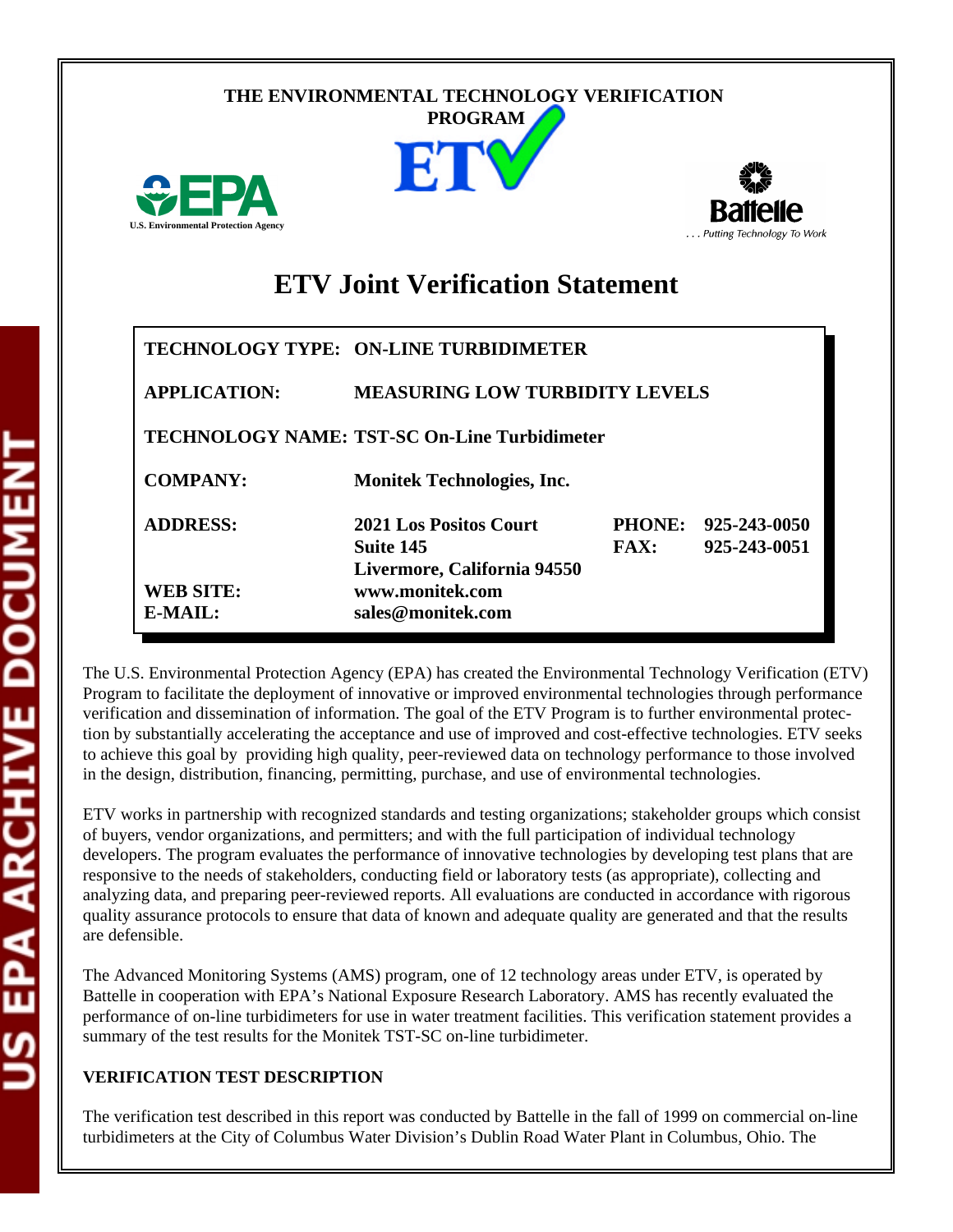verification test was conducted in two phases. An off-line phase challenged the turbidimeters with a series of prepared standards and other test solutions under controlled conditions, whereas an on-line phase assessed longterm performance under realistic conditions by monitoring a sample stream in a municipal water treatment plant. The on-line phase was intended to evaluate performance in continuous unattended monitoring over a low range of turbidity [i.e., 0.1 to 1 nephelometric turbidity unit (NTU)]. No attempt was made to determine the ultimate detection limits of the turbidimeters tested.

In the off-line phase of testing, the linearity, accuracy, precision, and detection limit of the Monitek TST-SC turbidimeter were determined by comparing turbidity measurements on standard solutions to reference measurements of the same solutions. By intentionally varying the water temperature, flow rate, and color of the sample solution, the effect of these parameters on the response of the Monitek TST-SC turbidimeter was determined. In the on-line phase, a sample stream from a municipal water plant was continuously monitored by the TST-SC turbidimeter for approximately 4 weeks. Results from this phase of testing were used to determine the accuracy in measuring real-world samples and the drift characteristics of the TST-SC. Quality assurance (QA) oversight of verification testing was provided by independent Battelle QA staff, who conducted a technical systems audit, and a data audit on 10 percent of the test data.

The verification test relied upon two reference methods: ISO 7027, "Water Quality—Determination of Turbidity" and EPA Method 180.1, "Determination of Turbidity by Nephelometry." The Monitek TST-SC turbidimeter is designed to conform to ISO 7027 requirements, and thus comparison of TST-SC results to those from the ISO 7027 reference method was the primary means of verification. EPA Method 180.1 uses a different wavelength of light than the TST-SC (i.e., visible rather than infrared), and thus is not a directly equivalent method. However, the EPA Method 180.1 method is widely recognized in the U.S. by virtue of its status as the required method for drinking water compliance measurements. Consequently, comparisons of the TST-SC results to Method 180.1 results were also made and are presented as a secondary illustration of performance.

### **TECHNOLOGY DESCRIPTION**

The Monitek Technologies Monilog Model TST-SC uses on-line turbidimeter alternating four-beam technology to measure turbidity and suspended solids. This method uses an array of two light-emitting diodes (LEDs) and two detectors. The LEDs are oriented 90 degrees from each other and are pulsed alternately. This causes the two detectors (located across the process stream and 90 degrees apart) to alternate between their functions as the scatter and direct beam detectors. Since each detector element alternates between functions as the measurement and reference channel, the system compensates for variations in the LED output, window coatings, and other effects. The turbidimeter meets ISO 7027 requirements. The TST-SC has a lower limit of response of 0.1 NTU.

## **VERIFICATION OF PERFORMANCE**

The following are summaries of key performance characteristics as verified by comparison to the ISO 7027 reference method. Secondary illustrations of performance relative to the EPA 180.1 method are also shown in the body of the report, and generally showed similar performance to that found in the verification comparisons.

## **Off-Line Testing**

**Linearity:** The Monitek TST-SC turbidimeter responded linearly to turbidity in the tested range from 0.3 to 5 NTU. The slope of the response curve was 0.935, relative to the ISO 7027 reference turbidimeter, with an  $r^2$ value of > 0.9995, and had a negative intercept of approximately 0.1 NTU.

**Accuracy:** In measuring standard formazin solutions, the Monitek TST-SC turbidimeter showed a negative bias in turbidity throughout the range from 0.3 to 5 NTU. This bias ranged from -0.1 NTU at 0.3 NTU (25 to 30%) to -0.3 NTU at 5 NTU (6 to 8%). A large portion of this bias can be attributed to the intercept (- 0.1 NTU)